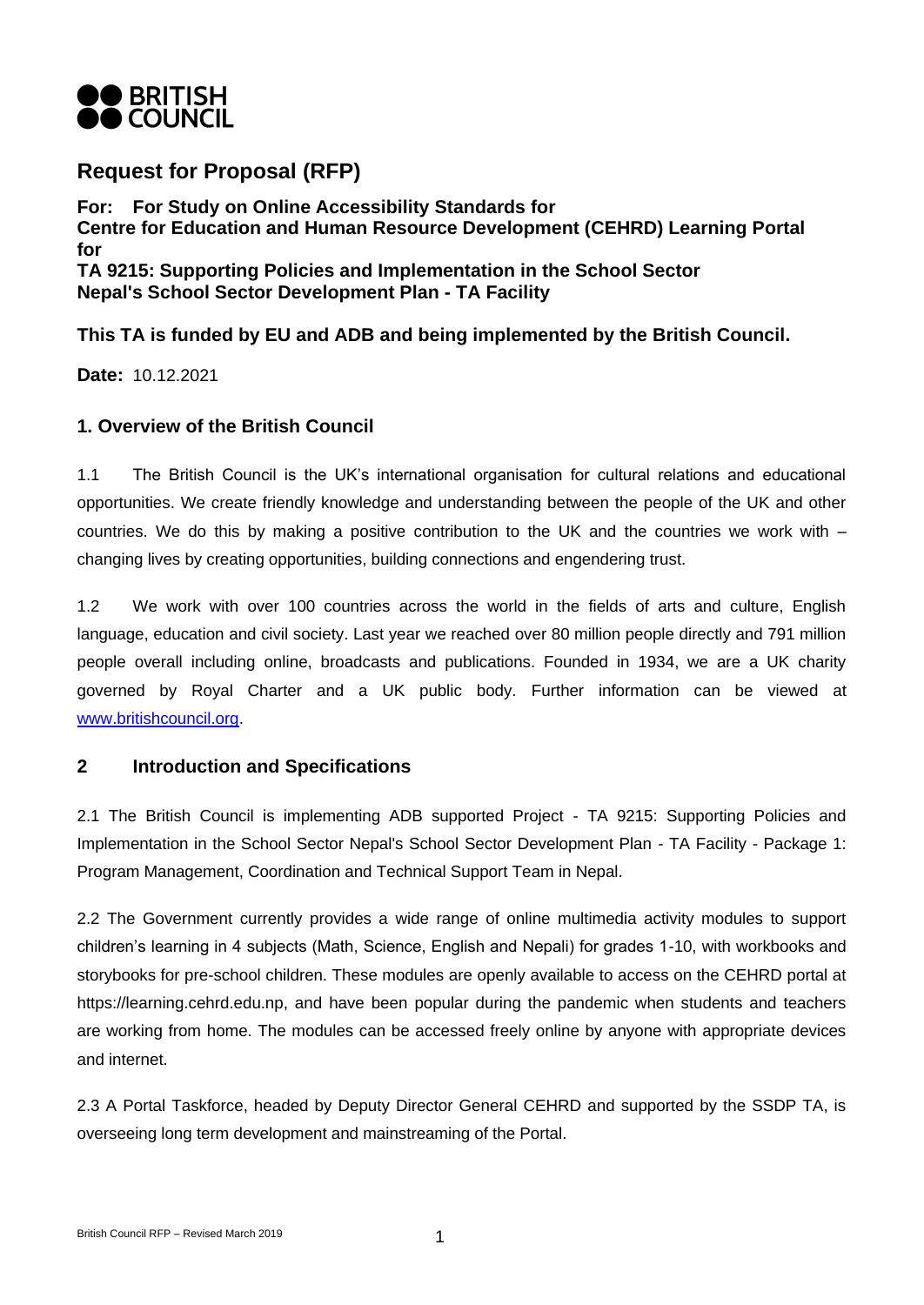The portal and its content have so far been developed or procured under crisis conditions in order to provide a 'best possible' service to teachers and children working remotely.

2.4 For future development of the portal and any other national eLearning platforms, CEHRD is working to establish a set of standards that will ensure quality, stability, relevance and accessibility. This particular assignment is focused on **accessibility**.

2.5 A range of eLearning accessibility standards exist around the world. They broadly share the same goal: making technology-based learning available to every learner of any age, in any state of health, with different needs and abilities. Some are focused entirely on preventing physical barriers to access. Others are more nuanced, providing standards and guidelines to ensure that eLearning content is inclusive and representative of a diverse society.

2.6 In addition to adopting an existing international standard, CEHRD intends to publish a comprehensive national eLearning accessibility standard that is appropriately tailored to Nepal's unique context.

2.7 The British Council is seeking an individual, team of consultants or consulting firm with research experience in the field of online accessibility/inclusion. The consultancy requires skill sets in policy and social research as well as broad knowledge relating to the implementation of educational standards and technology standards.

2.8 The purpose and scope of this RFP and supporting documents is to explain in further detail the requirements of the British Council and the process for submitting a proposal in response to this RFP ("**Proposal**").

## **3 Proposal Conditions and Contractual Requirements**

This section of the RFP sets out the British Council's contracting requirements, general policy requirements, and the general conditions relating to this procurement process ("**Procurement Process**").

#### **3.1 Contracting requirements**

3.1.1 Contracting authority: the British Council which includes any other companies and organisations that control or are controlled by the British Council from time to time (see: [http://www.britishcouncil.org/organisation/structure/status\)](http://www.britishcouncil.org/organisation/structure/status).

3.1.2 Delivery location for goods and/or services: The consulting firm/individual will work from its own premise with close coordination and visits to CEHRD and the British Council offices in SSDP TA Facility, Sanothimi, Bhaktapur as required.

3.1.3 Duration: The duration of completion of the assignment is 4 weeks or no later than 15 March 2022.

3.1.4 Contractual terms: As set out at Annex 1, Terms and Conditions of Contract ("**Contract**"). By submitting a Proposal, you are agreeing to be bound by the terms of this RFP and the Contract without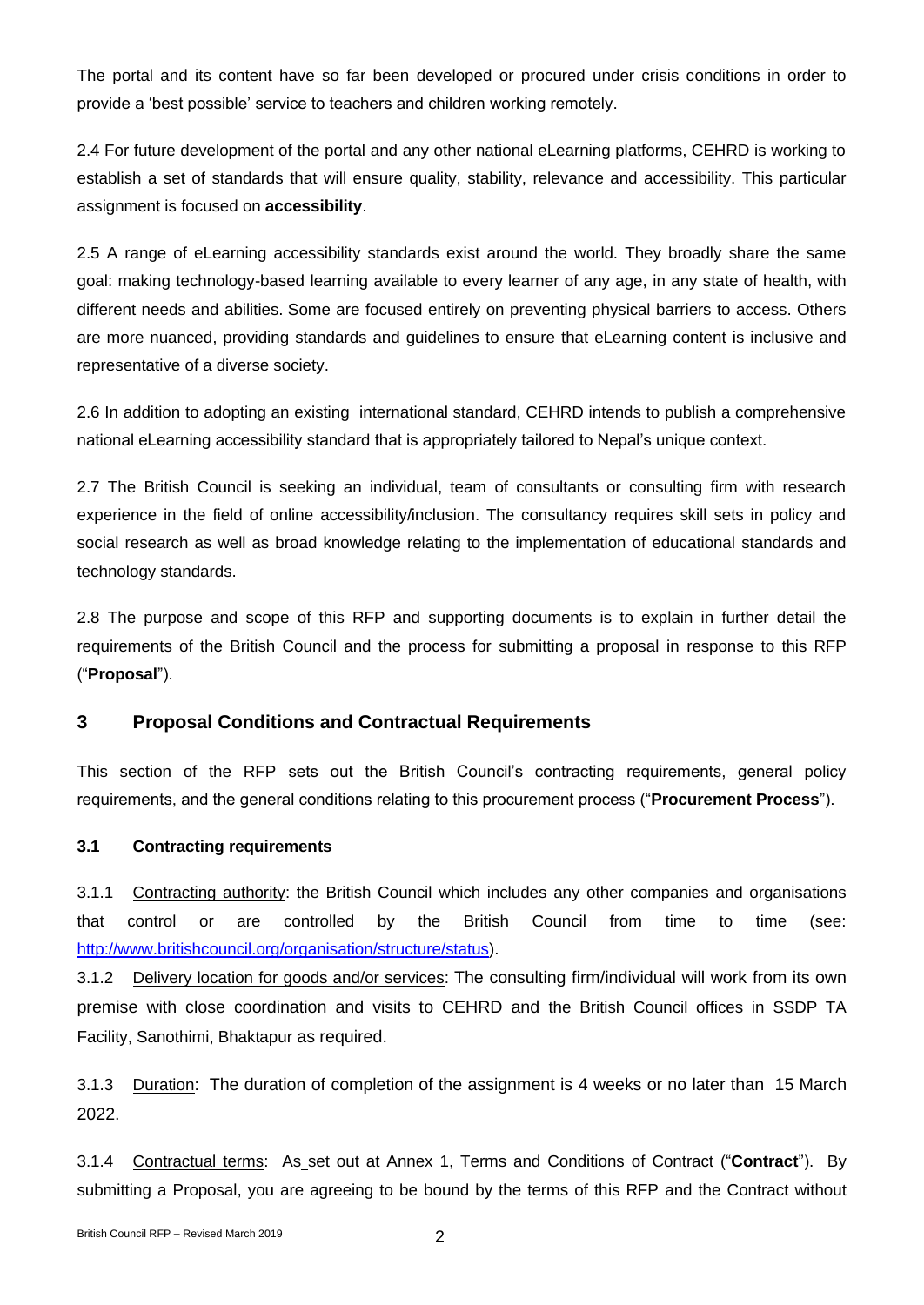further negotiation or amendment. Once the Contract is awarded, there will be no changes allowed to the Contract (except in accordance with the provisions of the Contract). Any clarification questions in relation to any aspect of this Procurement Process and the associated documentation should be submitted in accordance with the process set out in paragraph 12 (*Clarification Requests*). Only changes which relate to the correction of ambiguity or manifest error in relation to the terms of the Contract will be considered and, if necessary, the British Council may, when issuing its response to clarification questions, reissue Annex 1 to reflect such changes. Any proposed amendments received from a potential supplier as part of its Proposal shall entitle the British Council to reject that Proposal and to disqualify that potential supplier from this Procurement Process.

#### **3.2 General Policy Requirements**

3.2.1 By submitting a Proposal, you confirm that you will, and that you will ensure that any consortium members and/or subcontractors will, comply with all applicable laws, codes of practice, statutory guidance and applicable British Council policies relevant to the goods and/or services being supplied. All relevant British Council policies that suppliers are expected to comply with can be found on the British Council website [\(https://www.britishcouncil.org/organisation/transparency/policies\)](https://www.britishcouncil.org/organisation/transparency/policies).

#### **3.3 General Proposal conditions ("Proposal Conditions")**

3.3.1 Application of these Proposal Conditions – In participating in this Procurement Process and/or by submitting a Proposal it will be implied that you accept and will be bound by all the provisions of this RFP and its Annexes. Accordingly, Proposals should be made on the basis of and strictly in accordance with the requirements of this RFP.

3.3.2 Third party verifications – Your Proposal is submitted on the basis that you consent to the British Council carrying out all necessary actions to verify the information that you have provided, and the analysis of your Proposal being undertaken by one or more third parties commissioned by the British Council for such purposes.

3.3.3 Information provided to potential suppliers - Information that is supplied as part of this Procurement Process is supplied in good faith. The information contained in the RFP and the supporting documents and in any related written or oral communication is believed to be correct at the time of issue. No liability (save for fraudulent misrepresentation) is accepted for its accuracy, adequacy or completeness and no warranty is given as such.

3.3.4 Potential suppliers to make their own enquires – You are responsible for analysing and reviewing all information provided to you as part of this Procurement Process and for forming your own opinions and seeking advice as you consider appropriate. The clarification process set out in paragraph 12 should be used for any queries in relation to this Procurement Process.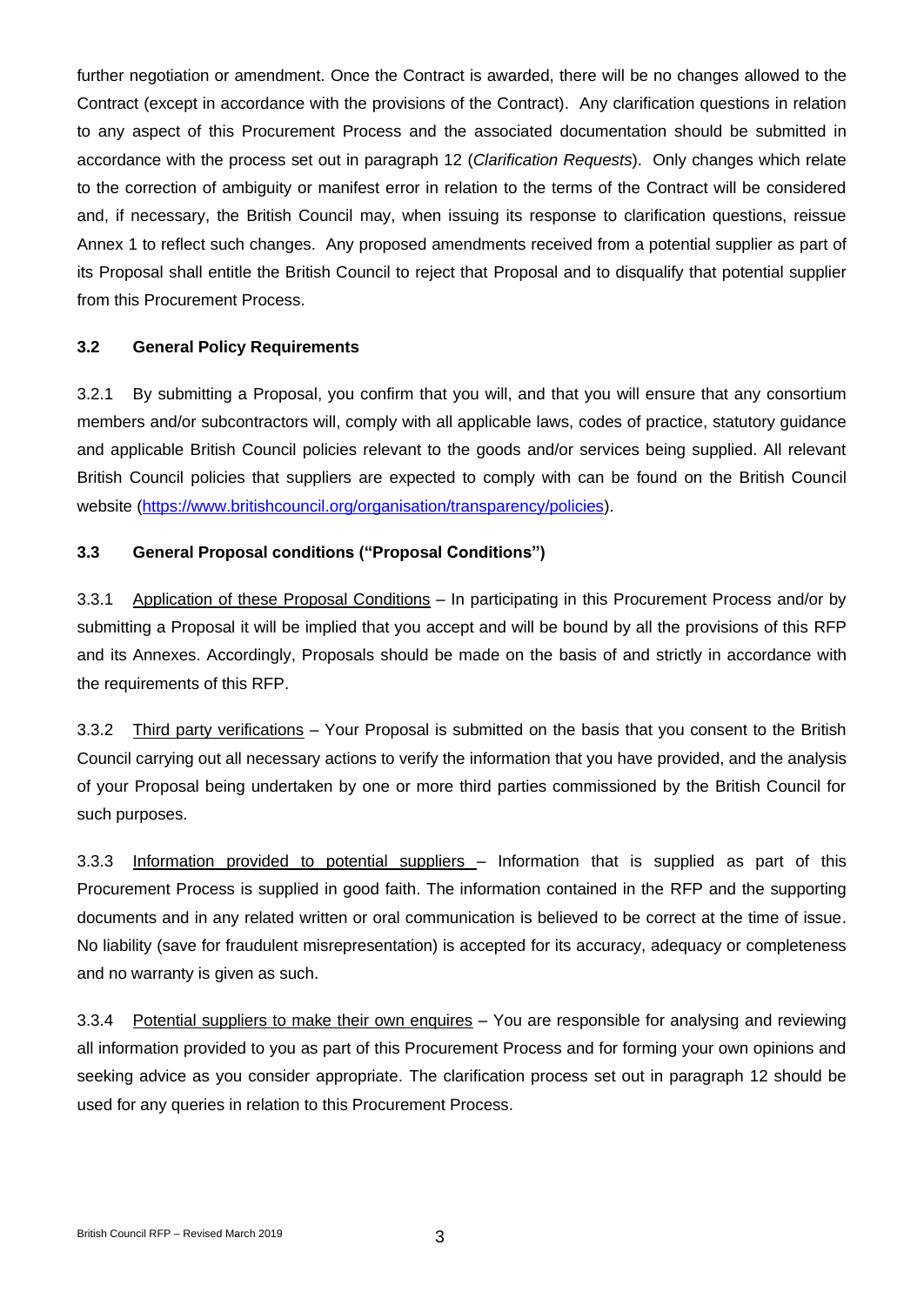3.3.5 Amendments to the RFP – At any time prior to the Response Deadline, the British Council may amend the RFP and if appropriate, the Response Deadline shall, at the discretion of the British Council, be extended.

3.3.6 Compliance of Proposal – Any goods and/or services offered should be on the basis of and strictly in accordance with the RFP (including, without limitation, any specification of the British Council's requirements, these Proposal Conditions and the Contract) and all other documents and any clarifications or updates issued by the British Council as part of this Procurement Process.

3.3.7 Compliance with the terms of the Contract – The successful supplier must comply with the Contract as set out in Annex 1 without any amendment (save as described in paragraph 3.1.4).

3.3.8 Format of Proposal – Proposals must comprise the relevant documents as detailed by the British Council in Annex 2 (Supplier Proposal) completed in accordance with relevant all instructions. Any documents requested by the British Council must be completed in full. It is important that you read the RFP carefully before completing and submitting your Proposal.

3.3.9 Modifications to Proposals once submitted – You may modify your Proposal prior to the Response Deadline by giving written notice to the British Council. Any modification should be clear and submitted as a completely new Proposal in accordance with Annex 2 (Supplier Proposal) and these Proposal Conditions.

3.3.10 Disqualification – If you breach these Proposal Conditions, if there are any errors, omissions or material adverse changes relating to any information supplied by you at any stage in this Procurement Process, if any other circumstances set out in this RFP, and/or in any supporting documents, entitling the British Council to reject a Proposal apply and/or if you or your appointed advisers attempt:

- to inappropriately influence this Procurement Process or fix or set the price for goods or services;
- to enter into an arrangement with any other party that such party shall refrain from submitting a Proposal;
- to enter into any arrangement with any other party (other than another party that forms part of your consortium bid or is your proposed sub-contractor) as to the prices submitted;
- to collude in any other way;
- to engage in direct or indirect bribery or canvassing by you or your appointed advisers in relation to this Procurement Process; or
- to obtain information from any of the employees, agents or advisors of the British Council concerning this Procurement Process (other than as set out in these Proposal Conditions) or from another potential supplier or another Proposal,

the British Council shall be entitled to reject your Proposal in full and to disqualify you from this Procurement Process. Subject to paragraph 3.3.1 below, by participating in this Procurement Process you accept that the British Council shall have no liability to a disqualified potential supplier in these circumstances.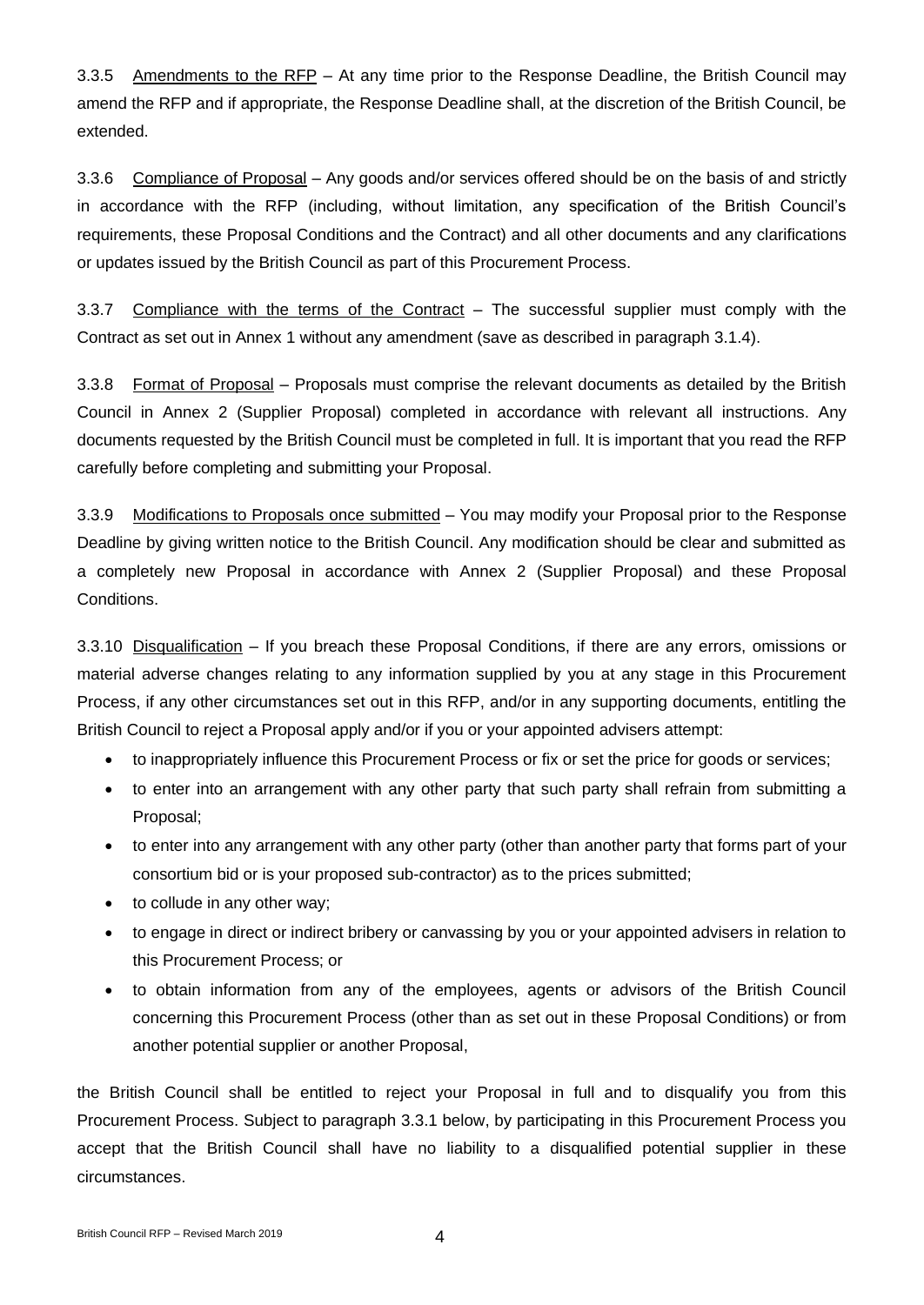3.3.11 Proposal costs – You are responsible for obtaining all information necessary for preparation of your Proposal and for all costs and expenses incurred in preparation of the Proposal. Subject paragraph 3.3.15, you accept by your participation in this Procurement Process, including without limitation the submission of a Proposal, that you will not be entitled to claim from the British Council any costs, expenses or liabilities that you may incur in submitting a Proposal irrespective of whether or not your Proposal is successful.

3.3.12 Rights to cancel or vary this Procurement Process - Nothing in this Procurement Process will bind the British Council to enter into any contractual or other arrangement with you or any other potential supplier. It is intended that the remainder of this Procurement Process will take place in accordance with the provisions of this RFP, but the British Council reserves the right to terminate, amend or vary (to include, without limitation, in relation to any timescales or deadlines) this Procurement Process by notice in writing. Subject to paragraph 3.3.15, the British will have no liability for any losses, costs or expenses you incur as a result of such actions.

3.3.13 Consortium Members and sub-contractors – It is your responsibility to ensure that any staff, consortium members, sub-contractors and advisers abide by these Proposal Conditions and the requirements of this RFP.

3.3.14 Liability – Nothing in these Proposal Conditions is intended to exclude or limit the liability of the British Council in relation to fraud or in other circumstances where the British Council's liability may not be limited under any applicable law.

## **4 Confidentiality and Information Governance**

4.1 All information supplied to you by the British Council, including this RFP and all other documents relating to this Procurement Process, either in writing or orally, must be treated in confidence and not disclosed to any third party (save to your professional advisers, consortium members and/or subcontractors strictly for the purposes only of helping you to participate in this Procurement Process and/or prepare your Proposal) unless the information is already in the public domain or is required to be disclosed under any applicable laws.

4.2 You shall not disclose, copy or reproduce any of the information supplied to you as part of this Procurement Process other than for the purposes of preparing and submitting a Proposal. There must be no publicity by you regarding the Procurement Process or the future award of any contract unless the British Council has given express written consent to the relevant communication.

4.3 The British Council reserves the right to disclose all documents relating to this Procurement Process, including without limitation your Proposal, to any employee, third party agent, adviser or other third party involved in the Procurement Process in support of, and/or in collaboration with, the British Council. The British Council further reserves the right to publish the Contract once awarded and/or disclose information in connection with supplier performance under the Contract in accordance with any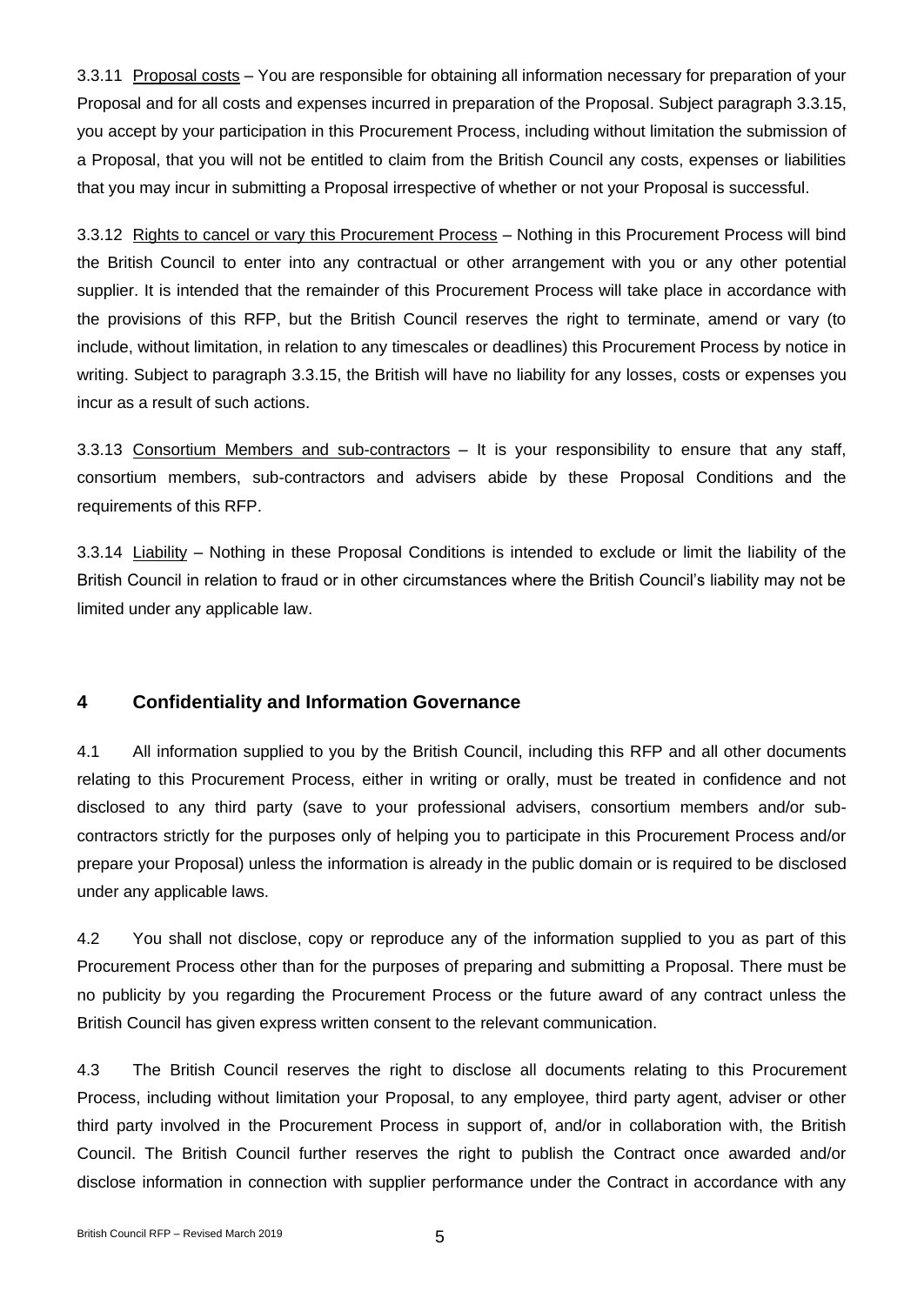public sector transparency policies (as referred to below). By participating in this Procurement Process, you agree to such disclosure and/or publication by the British Council in accordance with such rights reserved by it under this paragraph.

4.4 The Freedom of Information Act 2000 ("FOIA"), EU General Data Protection Regulation (GDPR) 2015, the Environmental Information Regulations 2004 ("EIR"), and public sector transparency policies apply to the British Council (together the "**Disclosure Obligations**").

4.5 You should be aware of the British Council's obligations and responsibilities under the Disclosure Obligations to disclose information held by the British Council. Information provided by you in connection with this Procurement Process, or with any contract that may be awarded as a result of this exercise, may therefore have to be disclosed by the British Council under the Disclosure Obligations, unless the British Council decides that one of the statutory exemptions under the FOIA or the EIR applies.

## **5 Proposal Validity**

5.1 Your Proposal must remain open for acceptance by the British Council for a period of sixty days from the Response Deadline. A Proposal not valid for this period may be rejected by the British Council.

## **6 Payment and Invoicing**

6.1 The British Council will pay correctly addressed and undisputed invoices within 30 days in accordance with the requirements of the Contract. Suppliers to the British Council must ensure comparable payment provisions apply to the payment of their sub-contractors and the sub-contractors of their sub-contractors. General requirements for an invoice for the British Council include:

- A description of the good/services supplied is included.
- The British Council Purchase Order number is included.
- It is sent electronically via email in PDF format to procurement.ssdpta@britishcouncil.org

## **7 Specification**

In order to achieve the objectives of the TOR, the consulting firm should ensure that following tasks are completed.

The consultant or team will work under the supervision of the SSDP TA's Remote Education Specialist, and in consultation with the SSDP TA's Quality Education and Equity Specialists along with officials from CEHRD and MOEST.

| <b>Activity</b>    | <b>Action</b> | <b>Detail</b>                                                                                                                                                              |
|--------------------|---------------|----------------------------------------------------------------------------------------------------------------------------------------------------------------------------|
| Inception briefing | Team meeting  | Meeting (virtual) between all consultants and SSDP experts to:<br>• Establish paths for communication<br>• Ensure clear shared understanding of all tasks and<br>objective |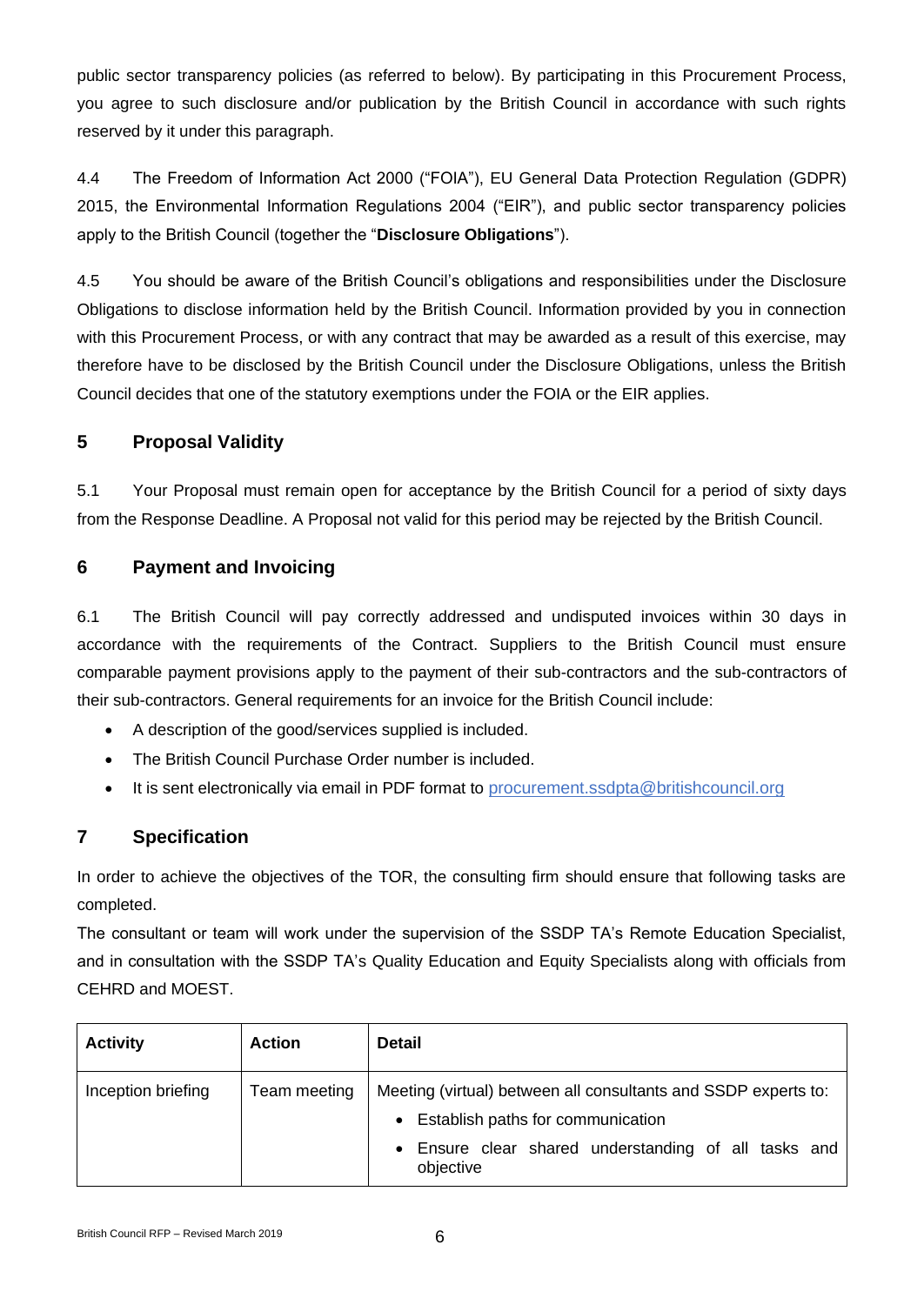|                                                                                                                                                                         |                                                                       | Ratify agreement on timeline<br>$\bullet$                                                                                                                                                                                                                                                                                                                                                                           |
|-------------------------------------------------------------------------------------------------------------------------------------------------------------------------|-----------------------------------------------------------------------|---------------------------------------------------------------------------------------------------------------------------------------------------------------------------------------------------------------------------------------------------------------------------------------------------------------------------------------------------------------------------------------------------------------------|
| Comprehensive<br>search,<br>mapping<br>and analysis of key<br>global<br>standards<br>and<br>recommendations<br>eLearning<br>for<br>accessibility                        | Propose<br>search<br>and<br>analysis<br>strategy<br>Conduct<br>search | Share search and data analysis strategy to SSDP TA for<br>feedback and approval.<br>Strategy to demonstrate:<br>Inclusion and exclusion criteria<br>List of sources (databases) to be searched<br>Search terms<br>Sample search demonstrating refinement decisions<br>Plan for data analysis, including justification of choices<br>$\bullet$<br>Validity criteria<br>According to strategy as approved by SSDP TA. |
| Comprehensive<br>search,<br>mapping<br>and analysis of data<br>evidencing<br>access<br>and inclusion needs<br>disabled<br>οf<br>and<br>disadvantaged<br>groups in Nepal | Propose<br>search<br>strategy<br>Conduct<br>search                    | Share search and data analysis strategy to SSDP TA for<br>feedback and approval.<br>Strategy to demonstrate:<br>Inclusion and exclusion criteria<br>List of sources (databases) to be searched<br>Search terms<br>Sample search demonstrating refinement decisions<br>Plan for data analysis, including justification of choices<br>Validity criteria<br>٠<br>According to strategy as approved by SSDP TA.         |
| comprehensive<br>A<br>search,<br>mapping<br>and analysis of data<br>evidencing<br>device<br>technology<br>and<br>access and use in<br>Nepal                             | Propose<br>search<br>strategy<br>Conduct<br>search                    | Share search and data analysis strategy to SSDP TA for<br>feedback and approval.<br>Strategy to demonstrate:<br>Inclusion and exclusion criteria<br>List of sources (databases) to be searched<br>Search terms<br>Sample search demonstrating refinement decisions<br>Plan for data analysis, including justification of choices<br>Validity criteria<br>٠<br>According to strategy as approved by SSDP TA.         |
| Report summarising                                                                                                                                                      | Propose report                                                        | Share plan for report structure to SSDP TA for feedback and                                                                                                                                                                                                                                                                                                                                                         |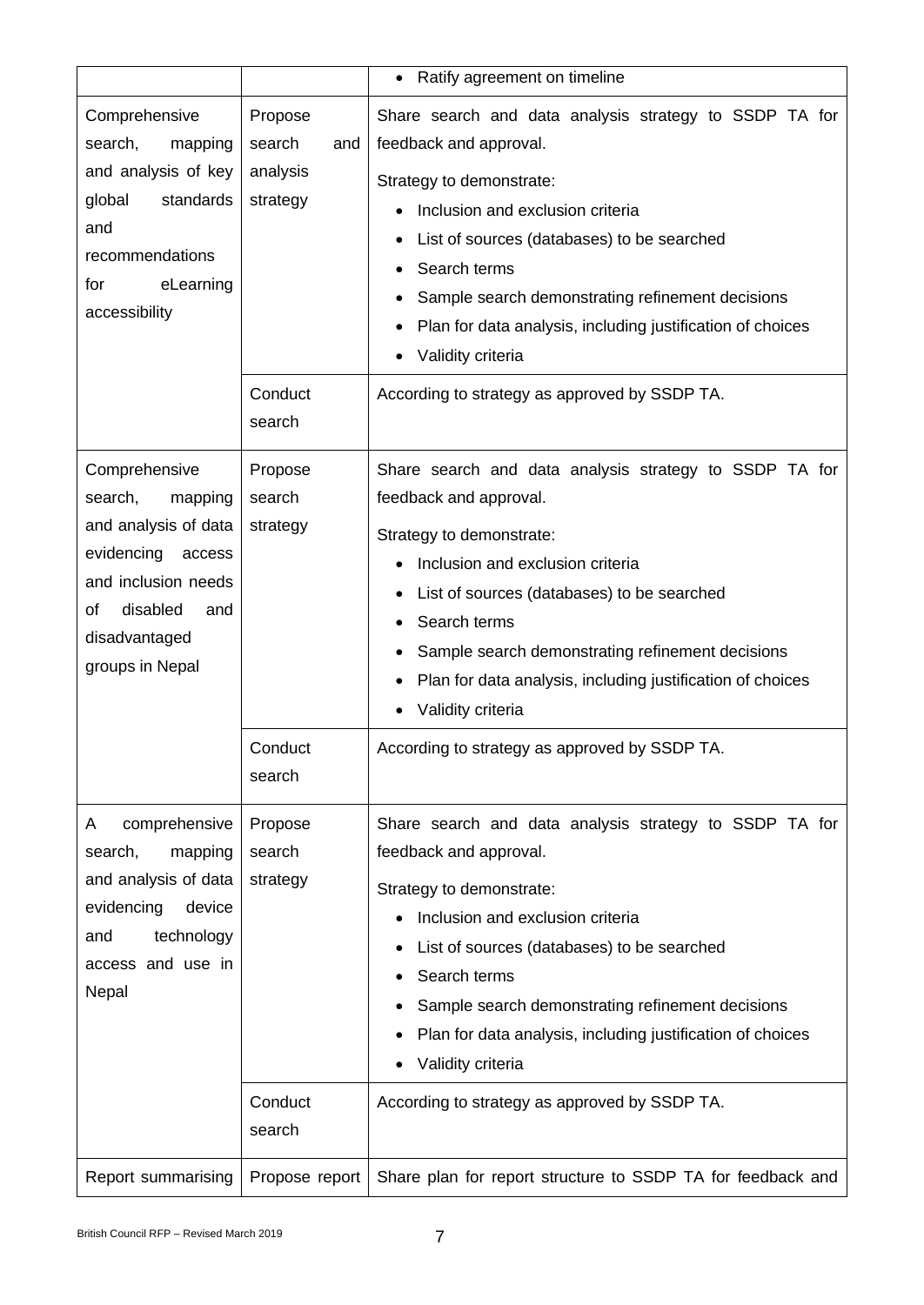| and merging these   | structure             | approval.                                                 |
|---------------------|-----------------------|-----------------------------------------------------------|
| searches, providing |                       | Plan to include:                                          |
| evidence<br>and     |                       | • Section headings in order                               |
| recommendations of  |                       | • Brief description of section content                    |
| structure<br>and    |                       |                                                           |
| content for Nepal-  | <b>Issue</b><br>draft | Share draft report to SSDP TA, Portal Taskforce and SSDP  |
| relevant eLearning  | report                | Equity Technical Working Group for feedback and approval. |
|                     |                       |                                                           |
| accessibility       | final<br><b>Issue</b> | Share final report to SSDP TA, Portal Taskforce and SSDP  |
| standards.          |                       |                                                           |
|                     | report                | <b>Equity Technical Working Group.</b>                    |
|                     |                       |                                                           |

## **Team Composition and Qualification Requirement**

This assignment could be completed by a single consultant with appropriate qualifications and experience. It may also be completed by a small team.

Specific qualifications and experience should include:

- 1. Master's degree in Education and/or Social Science or related field.
- 2. Minimum 1 research publication of academic paper or high-quality knowledge product (e.g. a policy report released for public engagement).
- 3. 10 years of proven experience in relevant field.

Preference will be given to those who can demonstrate skills/experience/qualifications of most specific relevance to the assignment.

Further details can be found in **Annex 4 Goods and Specification**.

## **8 Mandatory Requirements / Constraints**

8.1 As part of your Proposal, you must confirm that you meet the mandatory requirements / constraints, if any, as set out in the British Council's specification forming part of this RFP. Failure to comply with any mandatory requirements or constraints shall entitle the British Council to reject a Proposal.

## **9 Key background documents**

9.1 Further relevant background documents / information may be provided to potential suppliers as an Annex to this RFP and/or by way of the issue of additional documents / links to additional information / documents. Please view list of Annexes at the end of this document.

## **10 Timescales**

10.1 Subject to any changes notified to potential suppliers by the British Council in accordance with the Proposal Conditions, the intended timescales applicable to this Procurement Process are:

| <b>Activity</b>                 | Date / time |
|---------------------------------|-------------|
| RFP Issued to bidding suppliers | 10.12.2021  |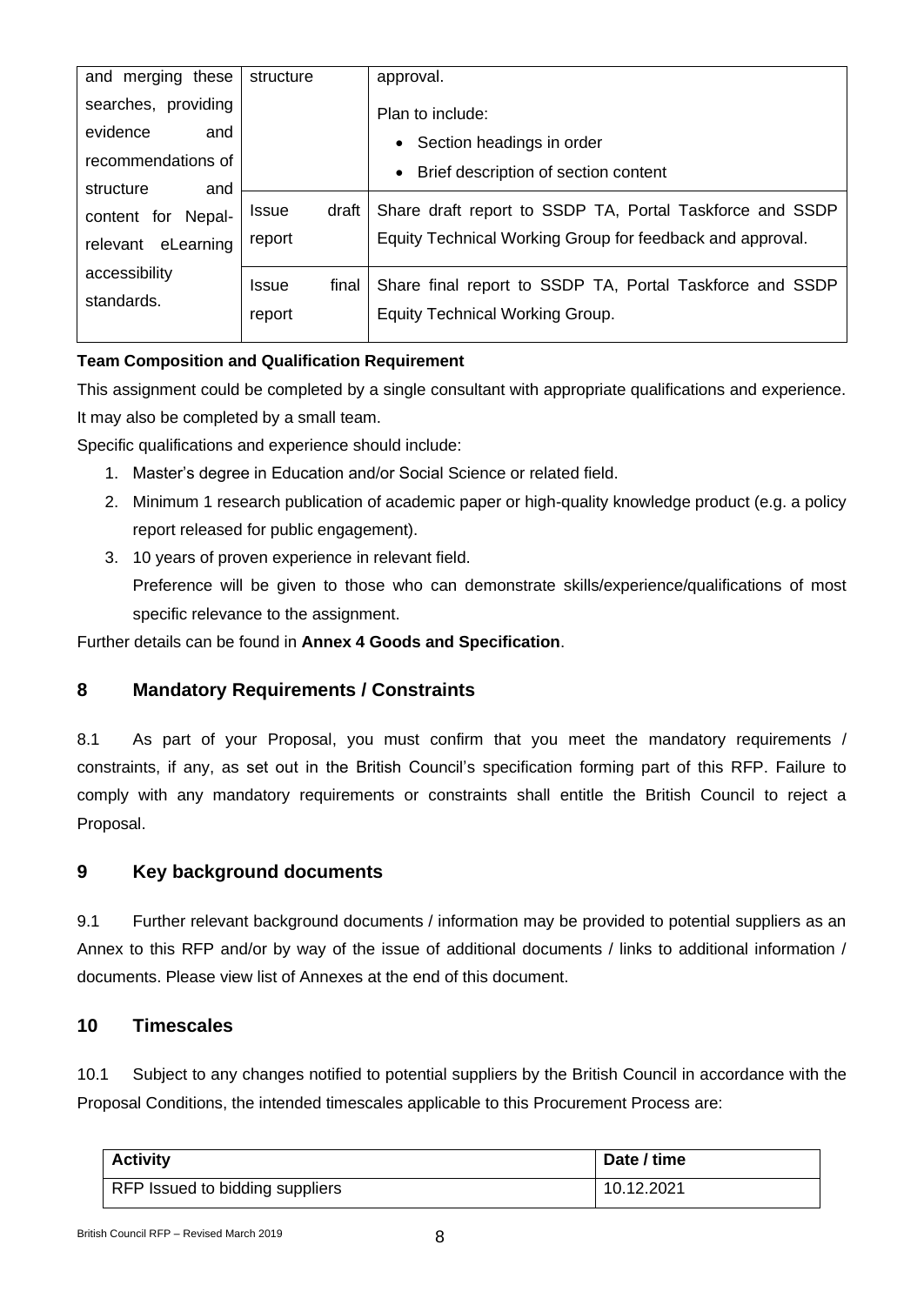| Deadline for clarification questions (Clarification Deadline) | 19.12.2021 |
|---------------------------------------------------------------|------------|
| British Council to respond to clarification questions         | 21.12.2021 |
| Deadline for submission of Proposals by potential suppliers   | 10.01.2022 |
| (Response Deadline)                                           |            |
| <b>Final Decision</b>                                         | 17.01.2022 |
| Contract concluded with winning supplier                      | 20.01.2022 |
| Contract start date                                           | 21.01.2022 |

## **11 Instructions for Responding**

11.1 The documents that must be submitted to form your Proposal are listed at Part 2 (Submission Checklist) of Annex 2 (Supplier Proposal) to this RFP. All documents required as part of your Proposal should be submitted to procurement.ssdpta@britishcouncil.org by the Response Deadline, as set out in the Timescales section of this RFP with subject **Accessibility Study– SSDP TA – RFP – British Council**. The title of the Proposal should read "Proposal CEHRD Learning Portal-Accessibility Study for The British Council for TA: Supporting Policies and Implementation in the School Sector, Nepal's School Sector Development Plan - TA Facility (*TA – 9215 NEP– 141367 – S53303)*"

11.2 The following requirements should be complied with when submitting your Proposal in response to this RFP:

- Please ensure that you send your submission in good time to prevent issues with technology late Proposals may be rejected by the British Council.
- Do not submit any additional supporting documentation with your Proposal except where specifically requested to do so. PDF, JPG, PPT, Word and Excel formats can be used for any additional supporting documentation (other formats should not be used without the prior written approval of the British Council).
- All attachments/supporting documentation should be provided separately to your main Proposal document, clearly labelled and cross-referenced to the Proposal as relevant.
- If you submit a generic policy / document you must indicate the page and paragraph reference that is relevant to a particular part of your Proposal.
- Unless otherwise stated as part of this RFP or its Annexes, all Proposals should be in the format of the relevant British Council requirement with your response to that requirement inserted underneath.
- Where supporting evidence is requested as 'or equivalent' you must demonstrate such equivalence as part of your Proposal.
- Any deliberate alteration of a British Council requirement as part of your Proposal will invalidate your Proposal to that requirement and for evaluation purposes you shall be deemed not to have responded to that particular requirement.
- Responses should be concise, unambiguous, and should directly address the requirement stated.
- Your Proposal to the RFP requirements and pricing will be incorporated into the Contract, as appropriate.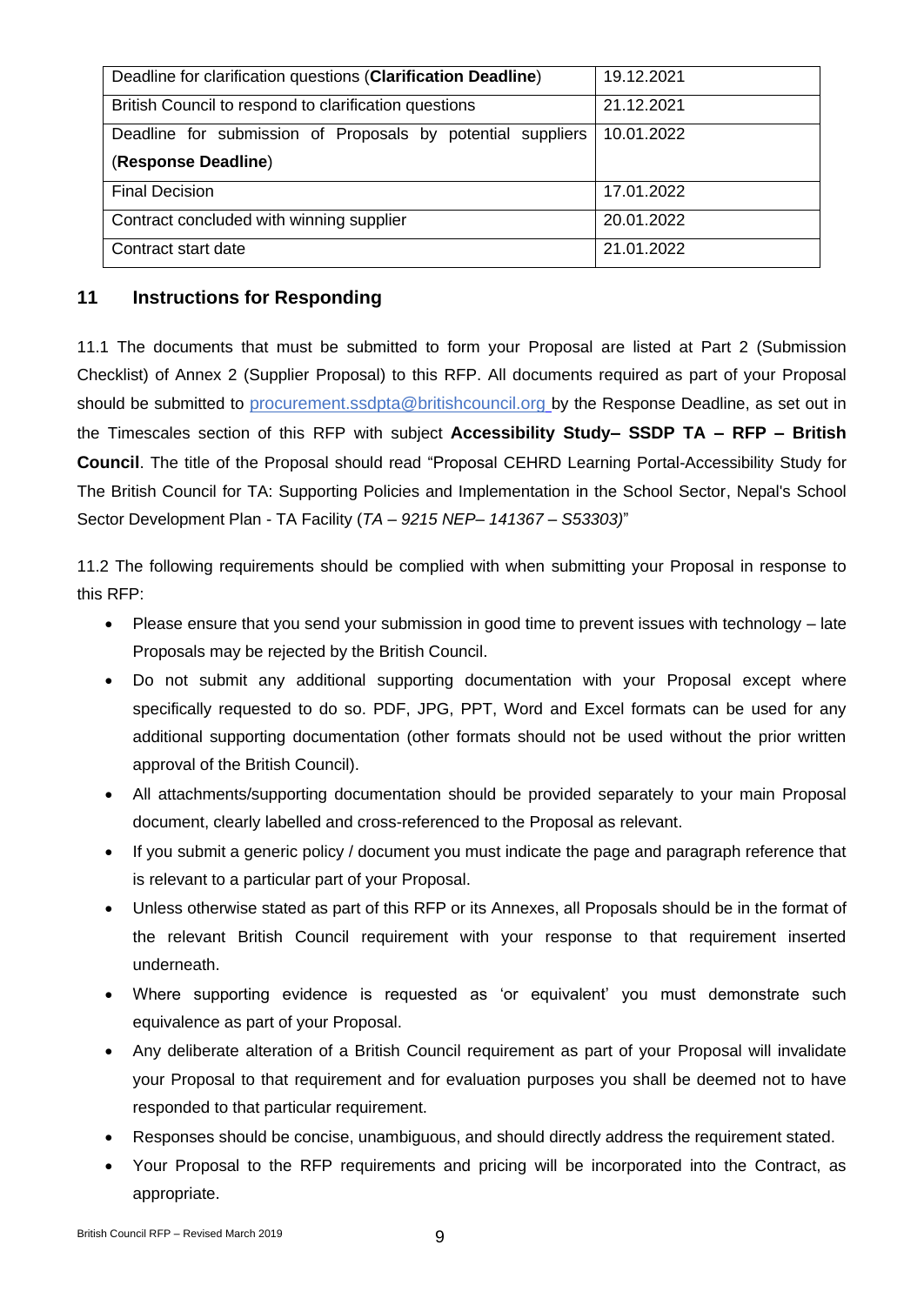## **12 Clarification Requests**

12.1 All clarification requests should be submitted to procurement.ssdpta@britishcouncil.org by the Clarification Deadline, as set out in the Timescales section of this RFP. The British Council is under no obligation to respond to clarification requests and will response if the question is appropriate and received before the Clarification Deadline.

12.2 Any clarification requests should clearly reference the appropriate paragraph in the RFP documentation and, to the extent possible, should be aggregated rather than sent individually.

12.3 The British Council reserves the right to issue any clarification request made by you, and the response, to all potential suppliers unless you expressly require it to be kept confidential at the time the request is made. If the British Council considers the contents of the request not to be confidential, it will inform you and you will have the opportunity to withdraw the clarification query prior to the British Council responding to all potential suppliers.

12.4 The British Council may at any time request further information from potential suppliers to verify or clarify any aspects of their Proposal or other information they may have provided. Should you not provide supplementary information or clarifications to the British Council by any deadline notified to you, your Proposal may be rejected in full and you may be disqualified from this Procurement Process.

## **13 Evaluation Criteria**

13.1 You will have your Proposal evaluated as set out below:

**Stage 1:** Proposals will be checked to ensure that they have been completed correctly and all necessary information has been provided. Responses correctly completed with all relevant information being provided and all mandatory requirements as outlined in Section 8 met will proceed to Stage 2. Any Proposal not correctly completed in accordance with the requirements of this RFP and/or containing omissions may be rejected at this point. Where a Proposal is rejected at this point it will automatically be disqualified and will not be further evaluated.

↓

**Stage 2:** If a bidder succeeds in passing Stages 1 of the evaluation, then it will have its Proposal evaluated in accordance with the evaluation methodology set out below.

13.2 Award Criteria – Responses from potential suppliers will be assessed to determine the most economically advantages proposal using the following criteria and weightings and will be assessed entirely on your response submitted:

| <b>Criteria</b>                             | Weighting |
|---------------------------------------------|-----------|
| Quality and experience (including interview | 60%       |
| with proposed personnel)                    |           |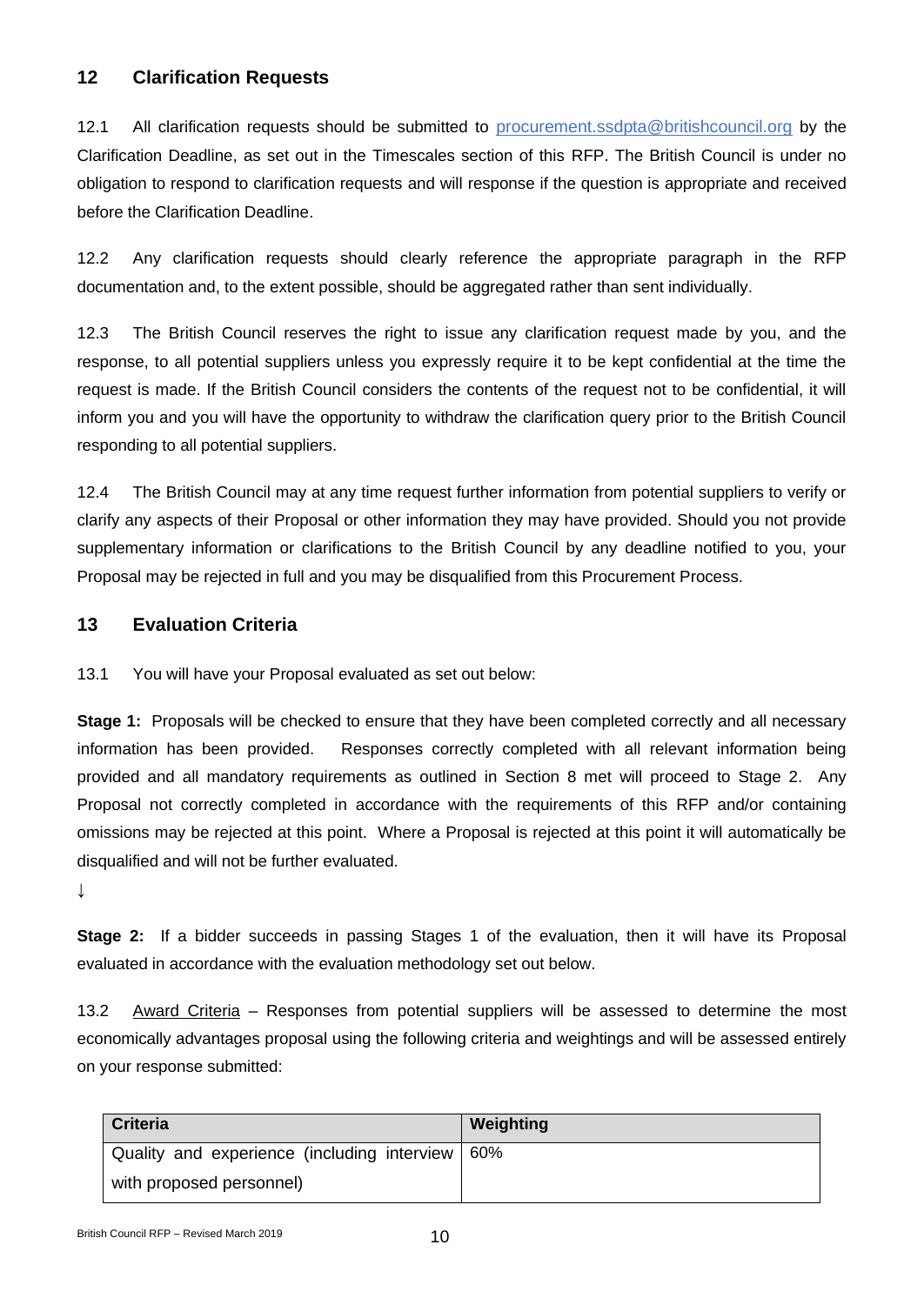| Commercial                                  | 30% |
|---------------------------------------------|-----|
| Value Areas (Child protection, Equality 10% |     |
| and Inclusion, Environment<br>Diversion     |     |
| friendliness, Information Governance and    |     |
| <b>Risk Management)</b>                     |     |

13.3 Scoring Model - Proposals will be subject to an initial review at the start of Stage 2 of the evaluation process. Any Proposals not meeting mandatory requirements or constraints (if any) will be rejected in full at this point and will not be assessed or scored further. Proposals not so rejected will be scored by an evaluation panel appointed by the British Council for all criteria other than Commercial using the following scoring model:

| <b>Points</b> | Interpretation                                                                                 |
|---------------|------------------------------------------------------------------------------------------------|
| 10            | <b>Excellent</b> – Overall the response demonstrates that the bidder meets all areas of the    |
|               | requirement and provides all of the areas evidence requested in the level of detail            |
|               | requested. This, therefore, is a detailed excellent response that meets all aspects of the     |
|               | requirement leaving no ambiguity as to whether the bidder can meet the requirement.            |
|               |                                                                                                |
|               | Good - Overall the response demonstrates that the bidder meets all areas of the                |
|               | requirement and provides all of the areas of evidence requested, but contains some             |
| 7             | trivial omissions in relation to the level of detail requested in terms of either the response |
|               | or the evidence. This, therefore, is a good response that meets all aspects of the             |
|               | requirement with only a trivial level ambiguity due the bidders failure to provide all         |
|               | information at the level of detail requested.                                                  |
|               |                                                                                                |
|               | Adequate – Overall the response demonstrates that the bidder meets all areas of the            |
|               | requirement, but not all of the areas of evidence requested have been provided. This,          |
| 5             | therefore, is an adequate response, but with some limited ambiguity as to whether the          |
|               | bidder can meet the requirement due to the bidder's failure to provide all of the evidence     |
|               | requested.                                                                                     |
|               |                                                                                                |
| 3             | <b>Poor</b> - The response does not demonstrate that the bidder meets the requirement in       |
|               | one or more areas. This, therefore, is a poor response with significant ambiguity as to        |
|               | whether the bidder can meet the requirement due to the failure by the bidder to show           |
|               | that it meets one or more areas of the requirement.                                            |
| 0             |                                                                                                |
|               | <b>Unacceptable</b> - The response is non-compliant with the requirements of the RFP           |
|               | and/or no response has been provided.                                                          |
|               |                                                                                                |